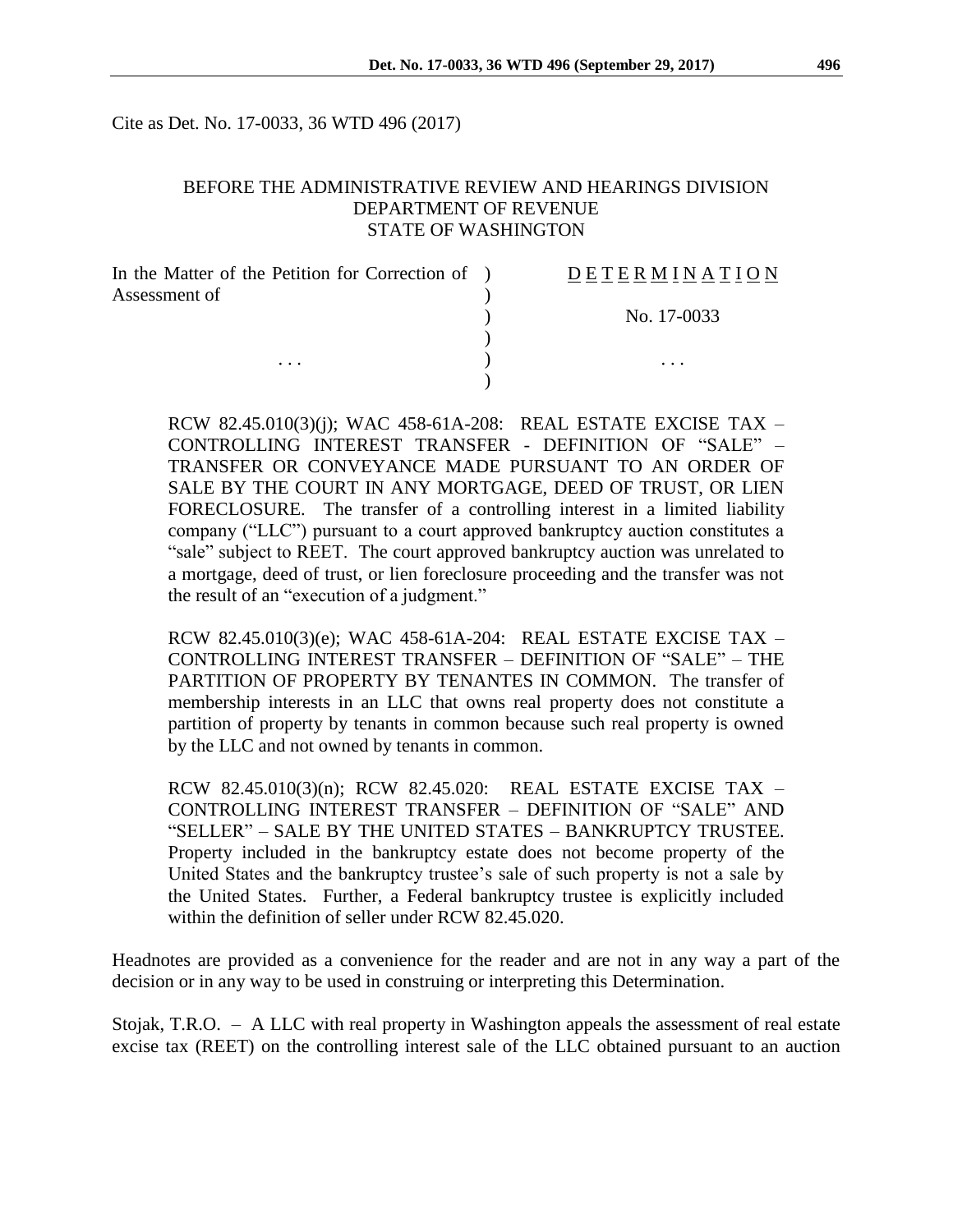ordered by a bankruptcy court. The LLC contends that the sale is not subject to REET pursuant to a number of exemptions provided in RCW 82.45.010(3). We deny the petition.<sup>1</sup>

#### ISSUE

Whether, under RCW 82.45.010, the transfer of a 50% interest in a LLC with Washington real property by a bankruptcy trustee pursuant to a court approved auction is a "sale" subject to REET.

### FINDINGS OF FACT

[Male 1] and [Female 1 (Couple 1)] and [Male 2] and [Female 2 (Couple 2) each owned 25% of [LLC], which owns an office building in . . . , Washington. The office building is a commercial building out of which [Male 1] and [Male 2] operated their law practice until 2013. In 2013, [Couple 2] filed for Chapter 7 bankruptcy protection and . . . , the bankruptcy trustee ("Trustee"), received an offer from [Male 1] to purchase [Couple 2's] 50% interest in the LLC.<sup>2</sup> [Couple 2] opposed the sale and after a contested hearing on July 22, 2015, the bankruptcy court ordered the trustee to conduct a "live auction." [Male 1] was the successful bidder at the court ordered live auction. Accordingly, on August 28, 2015, the bankruptcy court entered an order authorizing the trustee to sell [Couple 2's] 50% interest in the LLC to [Male 1], and on September 14, 2015, the membership in the LLC was officially assigned to [Male 1].<sup>3</sup>

On April 14, 2016, [Male 1] renewed the LLC's business license, indicating that the LLC owned real property in Washington and that there had been a transfer of a controlling interest. On April 21, 2016, the Department of Revenue's Special Programs Division ("Special Programs") wrote a letter to the LLC and to [Male 1] requesting completion of a controlling interest affidavit and payment of REET on the transfer. On May 19, 2016, [Male 1] submitted the affidavit with a letter which claimed the transfer was exempt from REET based on Attorney General Opinion 1953 No. 124 of August 28, 1953.<sup>4</sup> He also submitted documentation showing that the transfer of interest in the LLC was made pursuant to bankruptcy proceedings.

Special Programs concluded that the transfer of the LLC was subject to REET, and on May 27, 2016, assessed  $\$ ... on the transfer. The assessment [consisted] of  $\$ ... in REET based on a property value of  $\$\ldots$ ,  $\$\ldots$  in interest,  $\$\ldots$  in a twenty-percent delinquent penalty, and  $\$\ldots$ in assessment penalty.<sup>5</sup>

Initially, [Male 1] asserted that, because [Couple 2] contested the sale of their interest and the decision to conduct the auction was only approved by the bankruptcy court after a hearing where

 $\overline{a}$ 

<sup>&</sup>lt;sup>1</sup> Identifying details regarding the taxpayer and the assessment have been redacted pursuant to RCW 82.32.410.  $2$ ...

<sup>&</sup>lt;sup>3</sup> The official document assigning the interest is titled "Assignment by Bankruptcy Trustee of Stock in a Professional Services Corporation and of Membership Interest in a LLC."

<sup>4</sup> The arguments made by [Male 1] during the administrative review process did not include reliance on this Opinion.

<sup>5</sup> As correctly noted by [Male 1], RCW 82.45.100(2) provides that delinquent filing penalties imposed on REET shall be collectible from the seller only. In this case, Special Programs cannot collect the delinquent penalty from [Male 1], the purchaser, or the LLC.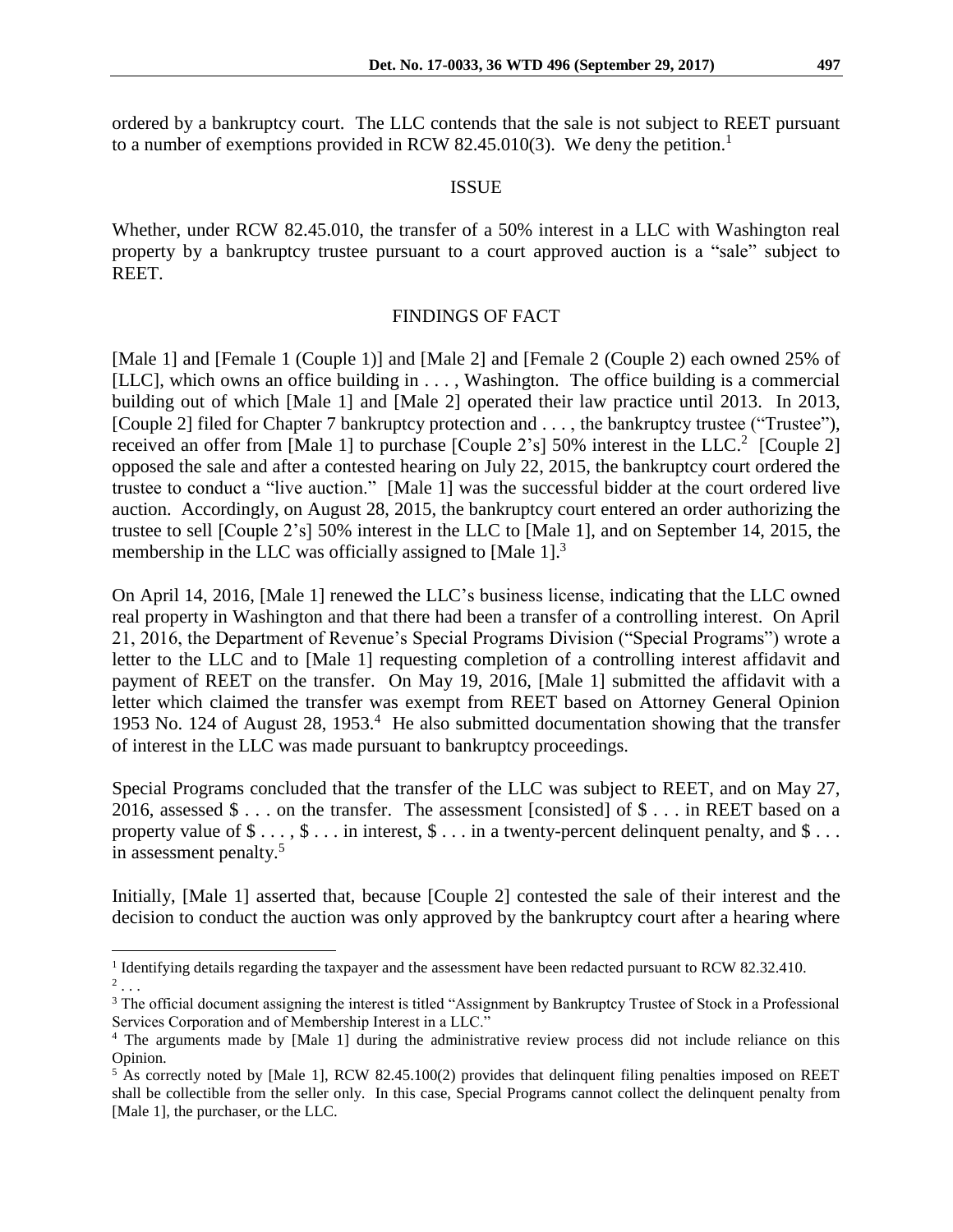the parties' competing interests were considered, the transfer was pursuant to a court ordered sale and exempt from REET under WAC 458-61A-208. [Male 1] presented additional, alternative arguments during the course of the administrative review process. [Male 1] argues that RCW 82.45.010(3)(e), which exempts, "[t]he partition of property by tenants in common by agreement or as the result of a court decree" from REET, applies in this case. [Male 1] also argues that the bankruptcy trustee, not [Couple 2], possessed the controlling interest at issue at the time of sale, and therefore, the sale in this case represents a "sale by the United States," and is exempt from REET pursuant to RCW 82.45.010(3)(n).

# ANALYSIS

RCW 82.45.060 imposes REET on the sale of real property in Washington measured by the selling price.<sup>6</sup> RCW 82.45.010(1) broadly and inclusively defines the term "sale" as "any conveyance, grant, assignment, quitclaim, or transfer of ownership of or to title to real property . . . or any estate or interest therein for a valuable consideration." RCW 82.45.010(2)(a) provides that the term also includes the transfer or acquisition of a controlling interest in any entity with an interest in real property located in this state for a valuable consideration.

RCW 82.45.010(3) provides a list of transactions that do not constitute a "sale" for purposes of the REET. As relevant here, this list includes:

(e) The partition of property by tenants in common by agreement or as the result of a court decree.

. . .

(j) Any transfer or conveyance made pursuant to a deed of trust or an order of sale by the court in any mortgage, deed of trust, or lien foreclosure proceeding or upon execution of a judgment, or deed in lieu of foreclosure to satisfy a mortgage or deed of trust.

. . .

 $\overline{a}$ 

(n) A sale by the United States, this state or any political subdivision thereof, or a municipal corporation of this State.

RCW 82.45.450 authorizes the Department of Revenue to adopt rules "for the effective administration of this chapter [Chapter 82.45]." These rules are found in Chapter 458-61A of the Washington Administrative Code. At the time of the transfer at issue in this case, WAC 458- 61A-208 ("REET Rule 208") provided as follows, in pertinent part:<sup>7</sup>

<sup>6</sup> RCW 82.45.030 defines "selling price" for sales of controlling interest as "the true and fair value of the real property owned by the entity and located in this state."

<sup>7</sup> [Male 1] correctly notes that Rule 208 was amended effective October 27, 2016. As correctly noted by [Male 1], the amendments clarify that the exemption provided in RCW 82.45.010(3)(j) is limited to transfers in mortgage, deed of trust, or lien foreclosure proceedings. *See* REET Rule 208(4)(c), as amended, Example 1.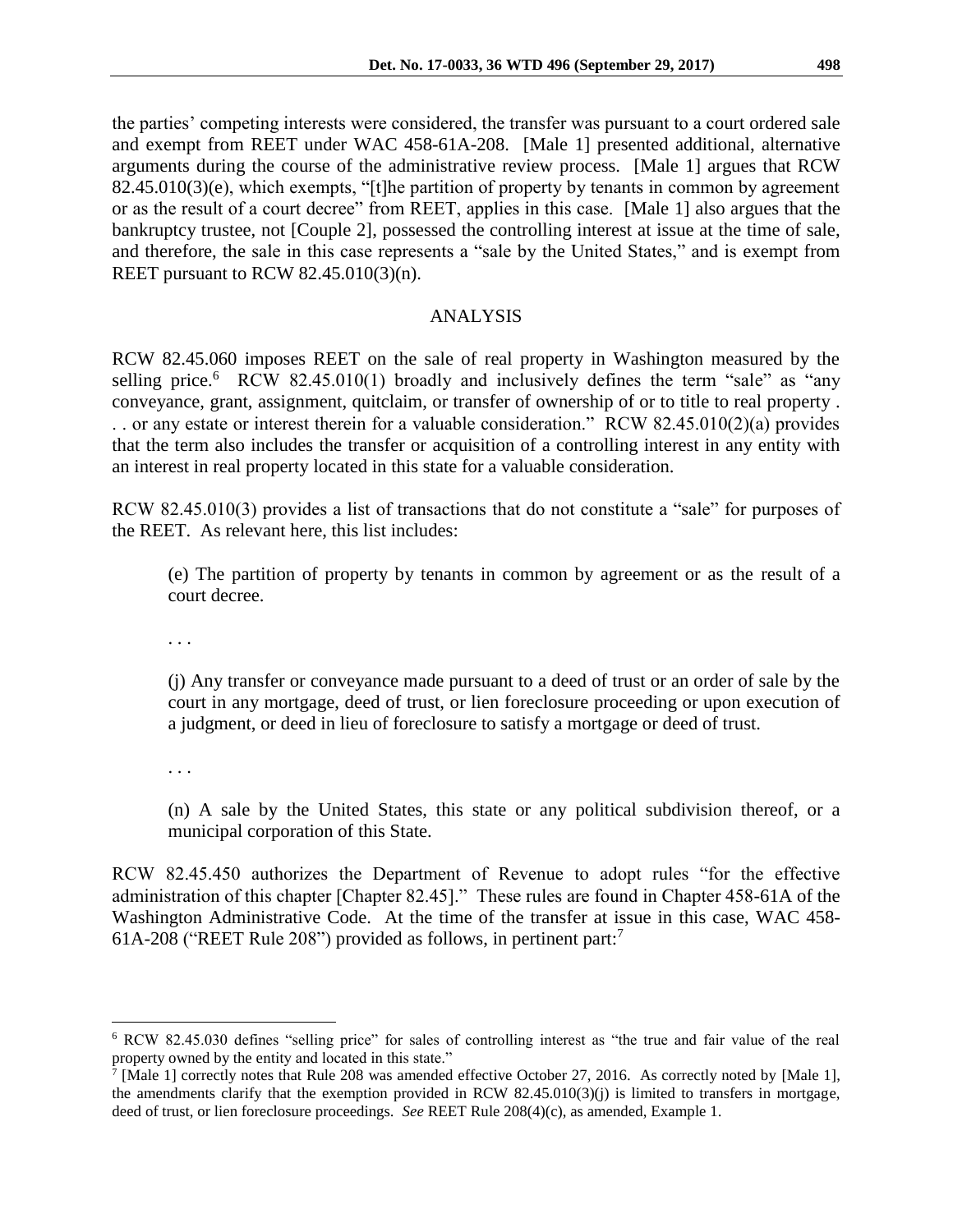(1) **Introduction**. The real estate excise tax does not apply to any transfer or conveyance made pursuant to an order of sale by a court in any mortgage or lien foreclosure proceeding or upon execution of a judgment. Real estate excise tax affidavits which state claims for this tax exemption must cite the cause number of the foreclosure proceeding on the affidavit and the conveyance document. A copy of the court decision must be attached to the department's affidavit copy by the county treasurer.

(2) **Examples.** The following examples, while not exhaustive, illustrate some of the circumstances in which a transfer may or may not qualify for this exemption. These examples should be used only as a general guide. The taxability of each transaction must be determined after a review of all the facts and circumstances.

(a) Joan and Sam are friends. They decide to jointly purchase real property worth \$100,000 as tenants in common. One year later, they decide to end their co-ownership of the property. Joan and Sam cannot agree on how the property should be divided. They both obtain legal counsel and go to court to resolve the issue. The court orders that Sam will deed his interest in the real property to Joan and Sam will be paid \$65,000 for his interest in the property. No real estate excise tax is due on the transfer since the transfer is pursuant to a court ordered sale.

(b) Rather than going to trial, Joan and Sam agree to a settlement during the course of their negotiations. The attorneys draft an agreeable settlement under which Sam will get the property and Joan will be paid \$75,000. The settlement agreement is presented to the court and the judge signs off on the agreement. Tax is due on the transfer because this is not a court ordered sale.

(Emphasis added.) *. . .*

As stated, [Male 1's] initial argument regarding the controlling interest sale at issue was that it was exempt from the definition of "sale" pursuant to REET Rule 208. More specifically, [Male 1] argued that the sale in this case is akin to the example provided by REET Rule 208(2)(a). [Male 1] acknowledges that the controlling interest sale at issue does not fall within the ambit of the exemption provided by current REET Rule 208. Nonetheless, [Male 1] argues that REET Rule 208(2)(a), as it existed at the time of the sale, exempted the controlling interest sale at issue from REET.

[Male 1's] reliance on the example in former REET Rule 208(2)(a) misses the mark. [First, the example involves two friends who are tenants in common and subsequently go to court to divide the property between them. That example falls squarely within the statutory exemption for a "partition of property by tenants in common" by agreement or as a result of a court decree. RCW 82.45.010(3)(e). But, as discussed below, because this case does not involve tenants in common who are dividing their property interest, the example is inapplicable here. Second, the] exemption from REET carved out by RCW 82.45.010(3)(j) is quite narrow. It applies only to transfers or conveyances made "pursuant to a deed of trust or an order of sale by the court in any mortgage, deed of trust, or lien foreclosure proceeding or upon execution of a judgment, or deed in lieu of foreclosure to satisfy a mortgage or deed of trust." The transfer in this case was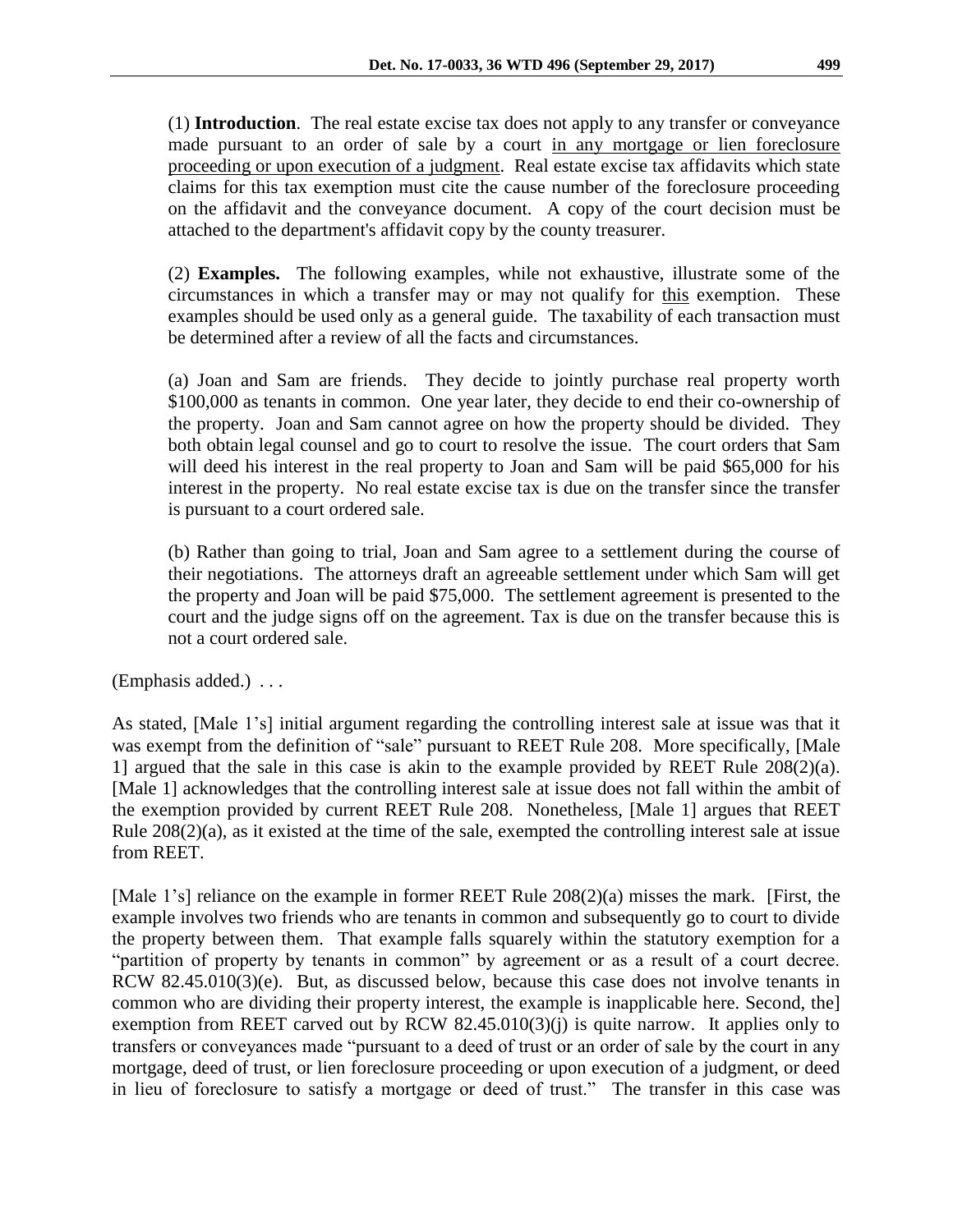unrelated to a mortgage, deed of trust, or lien foreclosure proceeding. The transfer in this case was also not the result of an "execution of a judgment." [The controlling interest sale in this case arose from a court approved auction conducted by a trustee in bankruptcy proceedings. Even if] any similarities exist between sales upon "execution of a judgment" and the controlling interest sale in this case, they are not the same, and a narrow construction of RCW  $82.45.010(3)(i)$ prevents its application in this case. The example in former REET Rule 208(2)(a) cannot expand the scope of the exemption provided in RCW  $82.45.010(3)(i)$  beyond that which is provided by its plain language. [*See Coast Pacific Trading, Inc. v. Dep't of Revenue*, 105 Wn.2d 912, 917- 18, 719 P.2d 541 (1986) (rejecting Department's expansion of statutory tax exemption by administrative rule).]

In fact, the amendments to REET Rule 208 noted by [Male 1] resulted from the [example in] former REET Rule  $208(2)(a)$ , [which could be interpreted in a manner] inconsistent with RCW 82.45.010(3)(j). In adopting the relevant amendments, the Department stated that their purpose was to: 1) "[r]eflect a 2015 Washington state court of appeals decision holding that a sale by a receiver in a receivership proceeding did not quality for an exemption from [REET] as a sale made 'upon execution of a judgment'"; and 2) "[r]emove an example that made it seem like all court-ordered sales were exempt from REET, which is an exemption not provided in the RCW[.]" WSR 16-20-016 (filed 9/26/2016).<sup>8</sup> Accordingly, the example in REET Rule 208(2)(a) does not provide a basis for exemption in this case.

[Male 1's] next argument pertains to the exemption from REET created by RCW  $82.45.010(3)(e)$ . [Male 1] argues that the bankruptcy auction of the debtor's interest in the property at issue "was the equivalent of a partition action." However, as with the exemption in RCW 82.45.010(3)(j), the exemption in subsection (e) is narrow. It applies to "[t]he partition of property by tenants in common by agreement or as the result of a court decree." The Department's rule implementing this exemption further defines this exemption. It states, in relevant part, "[a] partition results when tenants in common agree that certain tenants will be assigned particular tracts within the property that they own together." WAC 458-61A-204(2) ("REET Rule 204").

[Male 1] and [Couple 2] did not own the relevant property as tenants in common. Instead, they held membership interests in the LLC that owned the property. This fact alone forecloses application of the exemption provided in RCW 82.45.010(3)(e) and REET Rule 204. Without a tenancy in common, there could be no "partition of property by tenants in common" and no agreement that "certain tenants will be assigned particular tracts within the property they own together." Accordingly, the plain language of RCW 82.45.010(3)(e) and REET Rule 204 prevent the application of this particular exemption in this case.

 $\overline{a}$ 

<sup>8</sup> The Court of Appeals case referred to is *Washington State Dept. of Revenue v. Federal Deposit Ins. Corp.*, 190 Wn. App 150, 359 P.3d 913 (2015). In this case, the Washington court of appeals considered the application of the phrase "upon execution of a judgment" in RCW 82.45.010(3)(j) to a sale of real property where a receiver was appointed by the court to "give effect to the judgment" pursuant to RCW 7.60.025. In concluding that this exemption did not apply, the court found that the phrase "upon execution of a judgment . . . clearly refers to the statutes governing the execution of judgments – chapter 6.17 RCW, 'Executions,' and chapter 6.21 RCW, 'Sales under execution[.]'" The court's narrow reading of the exemption provided in RCW 82.45.010(3)(j) lends further support for a narrow application to the facts of this case.